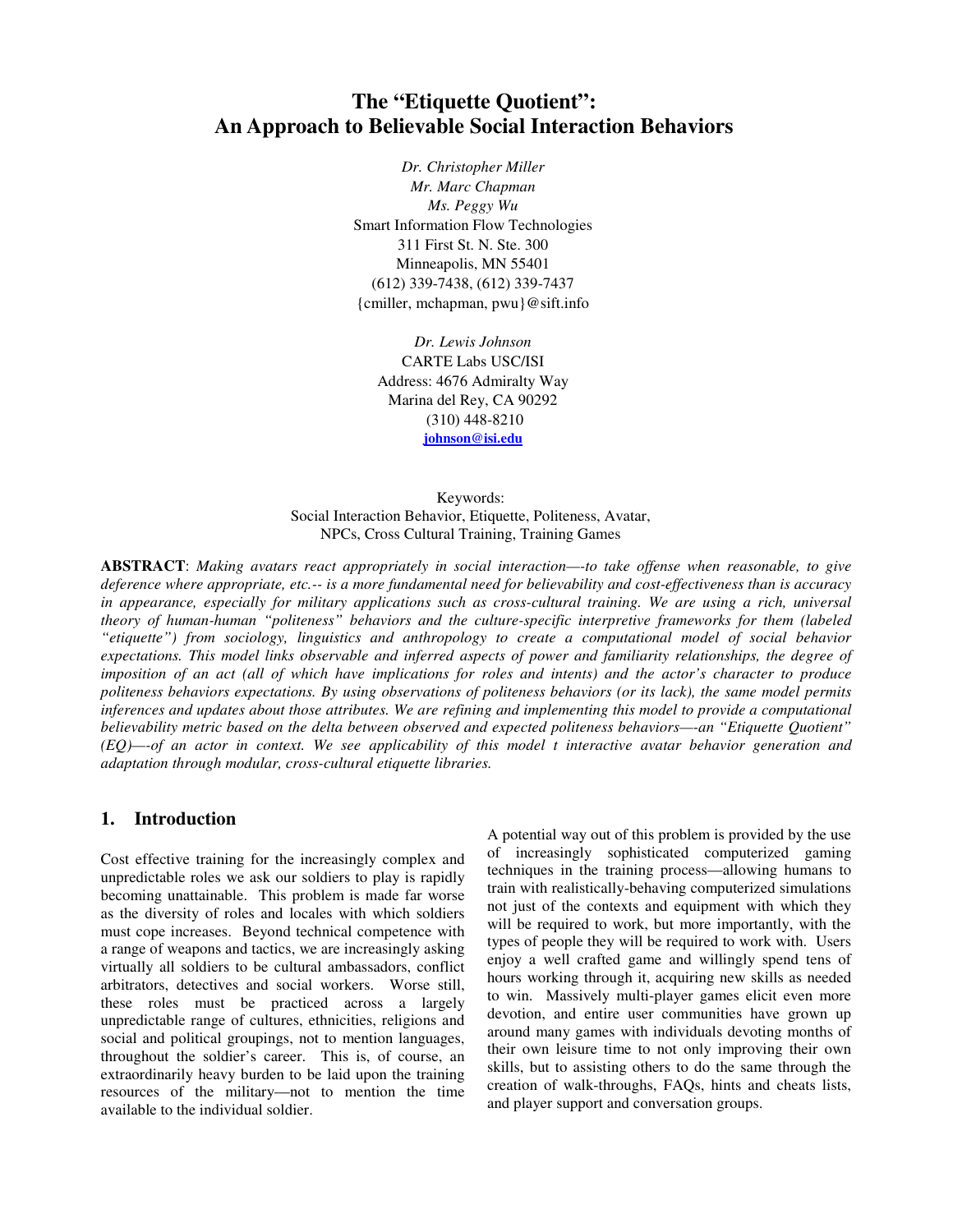To achieve this goal, however, requires that the avatars used in training be "believable". That is, they must behave in important ways, exactly as the humans they are simulating would behave. But a simulation, by definition, does not behave in all ways like the thing it is simulating. Thus, it is critical to find those avatar behaviors that are significant for training purposes and ensure that they are performed believably.

Computerized avatars don't currently behave with the richness and fluency of behavior that we expect of them and are therefore, unbelievable in key ways. This is certainly true of their physical behavior and appearances. Skin textures, many body movements and facial expressions, etc. cannot be rendered as completely "real" even by all the might of Hollywood's computer graphics houses. But these are not the only factors that contribute the realism of a NPC, nor are they the most crucial behaviors for providing the type of training necessary for the DoD to maintain "Training Superiority". The recent Iraq and Afghanistan experiences demonstrate clearly that in order to bring peace to other nations, our battle elements need to be specifically trained for language skills and multicultural understandings. Future conflicts involve dealing with foreign local forces, civilians, and with their culture, politics, and institutions (Chatham & Braddock, 2003). Moore's law will allow the low-end video games of the future to render realistic skin and hair follicles, but it is the social interaction between a player and the avatar that adds a new and much more important dimension to the training experience. Achieving a cultural understanding involves mastery of the foreign language, but also a comprehension of different social interac-tions. The DARWARS project is currently striving to achieve such training-- for example, in one DARWARS scenario, an Army forward observer interacts with an avatar of a local ally while practicing his tactical Pashto language skills (Chatham, 2003).

Failures in achieving believable behavior are arguably much more significant with regards to the simple "moves" in social interactions—what we refer to broadly as social interaction etiquette. It seems reasonable that an avatar that exhibits a perfectly natural appearance and movements, and yet which fails to behave socially as a "normal" human being, will provoke more disconnect and be less effective for training purposes than one whose appearance and movement appear somewhat abnormal and yet which exhibits social behaviors which are natu-ral and "human". We find it quite possible to interact with, trust and even be taught by humans whose appear-ance and movements are abnormal (perhaps through birth defects or injury). We even rapidly evolve methods for interacting with humans who have no "appearance" at all—for example, when interacting over radio or telephone communication, or in print. But we find it more

difficult to interact with machines who fail to behave in accordance with our social rules for such matters as who should speak when, what sorts of information should be provided and which should be reserved until requested, who gets to dictate tasks to be performed, etc.

Moreover, it is becoming apparent that training for cultural awareness and appropriate social interaction is im-portant in assisting soldiers to work with local authorities and civilians. The Nobel Peace Laureate Forum has designated Religious and Cultural Conflicts as one of its five major issues. The DoD is well aware of problems that arise from cultural misunderstandings, as well as the value of educating troops in language and social inter-action prior to sending them abroad. One specific focus is cross-cultural training (CCT). An avatar who displays social characteristics consistent with its cultural background can provide CCT in an appropriate and cost-effective manner. Case in point: the Peace Operations Training Center hosted more than 200 soldiers from Fort Hood for a course on Arabic culture in early November of 2003 to prepare them for deployment to Jordan. The current state of cultural training involves foreign instructors covering everything from basic language to dealing with Arabian women during checkpoint inspections (Mares, 2003). While this is an excellent way to introduce the culture, it is resourceintensive, only available to a limited number of soldiers, and at the end of the day, there was little interaction between a trainee and a Jordanian civilian. Given the limitations in human resources required to provide such training, a computer-based avatar may be the only viable solution.

Accurately simulating cultural differences and social interactions relies on more than the accuracy of an avatar's movements, facial expressions, surface rendering, etc. While believability in these aspects will be important in some applications (e.g., close combat, medical diagnosis, etc.), cross-culture training can fit naturally with "socially-aware" avatars. Such avatars would take offense believably if not addressed in a culturally appropriate fashion, might appear recalcitrant or ignorant when they are merely trying to follow their culturallyderived notions of polite turn taking in discourse, etc. Additionally, a socially-aware avatar facilitates self-paced training, as well as auto-feedback of the training material. Both can lead to a reduction of instructional time, accelerated improvement in training materials, and substantial savings. The Defense Science Board estimates that a DoD-wide reduction in learning time in residential schools can easily amount to a savings of over a billion dollars per year (Chatham & Braddock, 2001). Individual human tutors either observe the trainee for signs of confusion and frustration, and offer appropriate assistance, or see signs of confidence and allow the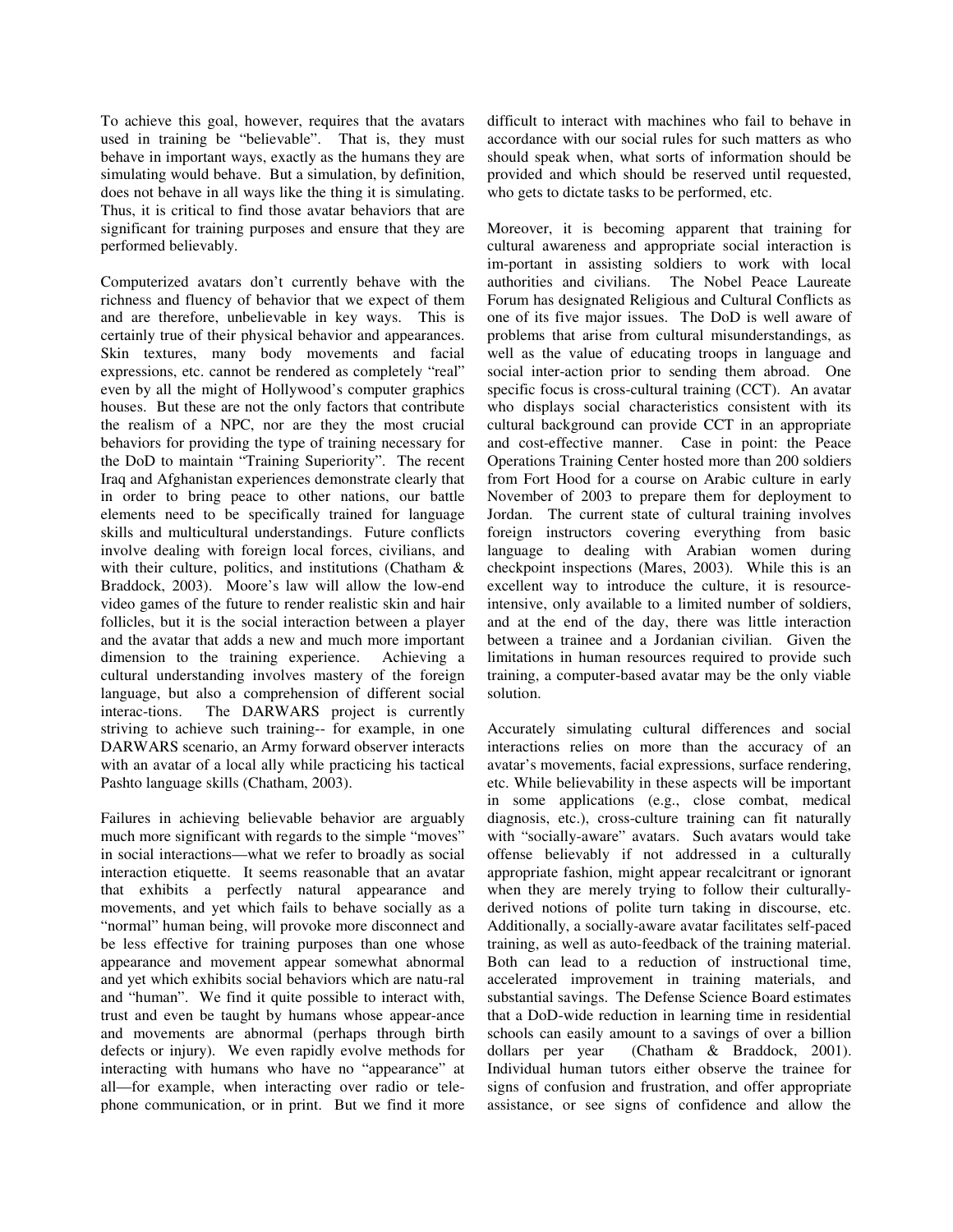trainee to advance without interrupting. An auto-tutor with the same observant "nature" is more likely to offer help when the trainee needs it, and can keep track of where most trainees have problems with the training program.

Relevant social interaction behaviors, even those for different cultures and contexts, can frequently be emulated in hand-written scripts and simple, locallyrelevant rules. But such approaches are time- and laborintensive in their own right and brittle--only limited interaction complexity can be supported if every move has to be hand-scripted in advance. A general theory and model of social interactions would greatly enhance the usability and sophistication of avatars, while improving the speed and/or reducing the cost of their construction.

Therefore, our focus is on developing general models and methods of achieving and assessing believable social interactions between individuals and small groups. We are leveraging existing theoretical work by transferring sound socio-anthropological research on human-human social interactions as to what constitutes "appropriate" interaction etiquette to develop a computational model to adapt and/or score the interaction behavior of a computerbased avatar in a given role and with a given action intent, as described below.

# **2. Why Focus on "Etiquette" for Social Interactions?**

The terms "etiquette" and "politeness" are likely to evoke notions of formal courtesies and which dinner fork to use—considerations of limited use in military applications. But politeness is a technical term and a well-studied phenomenon in anthropology, sociology and linguistics having to do with the processes by which we determine and manage the "threat" inherent in communication and interaction between two intentional agents in a social interaction—that is, agents that are presumed to have goals and the potential to take offense at having those goals thwarted in any interaction where those intentional attributes are relevant (cf. Dennet, 1989; Goffman, 1967). As we see below, politeness in this sense is the method by which we signal, interpret, maintain and alter power relationships, familiarity relationships and interpretations of the degree of imposition of an act.

We use the term etiquette to refer to the set of expectations about observable behaviors that allow interpretations to be made, in a cultural context, about those who do or do not exhibit them. Observable those who do or do not exhibit them. behaviors are inter-preted against a framework of etiquette expectations to allow conclusions about the politeness of those we inter-act with, while simultaneously, we choose behaviors (consciously or unconsciously) on the basis of the same etiquette framework--which dictates how they will be interpreted by those who observe them. As such, the formal and prescriptive etiquettes formulated by Miss Manners and Emily Post are a particularly stilted viewpoint, but hardly the only one; more common are the unwritten (and descriptive) etiquettes we encounter, ma-nipulate and react to as we move through our lives—the etiquettes of the classroom, the locker room, the mar-ketplace, etc. Etiquette refers to the expected "moves" in context that allow participants to make inferences about group membership, power relationships, formality/informality, degree of friendship, importance of infor-mation conveyed, etc. Violation of etiquette can convey lack of regard, lack of acceptance of the proposed rela-tionships, or can convey overriding concerns such as a critical threat.

Etiquette enables the interpretation of observable behaviors—and thus it makes use of a wide range of verbal, physical, gestural and even more primitive modes of interaction. For example, deference can be expressed by posture, by quiet speech and/or by explicit markers such as titles and honorifics. The key is the set of cultural expectations which allow interactants to interpret the behavior, or lack of behavior, in a predetermined fashion. In this sense, there is a "cultural etiquette" associated with, say, infantry soldiers as opposed to clerical workers, just as there is a one for marketplace negotiations in the Middle East vs. an American shopping center.

As such, therefore, politeness and etiquette are very much at the forefront of determining the believability and effectiveness of avatars engaged interactions with other social actors in training applications in militarily rele-vant domains. Believable behavior is behavior that is understandable (i.e., the viewer can infer intent behind the behavior) and broadly consistent with the viewer's expectations. Understandability and expectations, in turn, depend upon the social and cultural context of the behavior. Etiquette provides a way of modeling interactions and moves within a social and cultural context, and of predicting their impact on observers' interpretations about the motives, understanding, knowledge and relationships of those who exhibit them. As we will develop below, believability in social interactions means behaving in accordance with expectations for an actor who knows the social conventions and has a personal stake (personal goals to be thwarted) in the outcomes. Therefore, we focus in this project on etiquette and its role in achieving believability. If avatars do not behave in accordance with etiquettebased expectations, one of two outcomes may result: either (1) they will not be perceived as believable, or (2)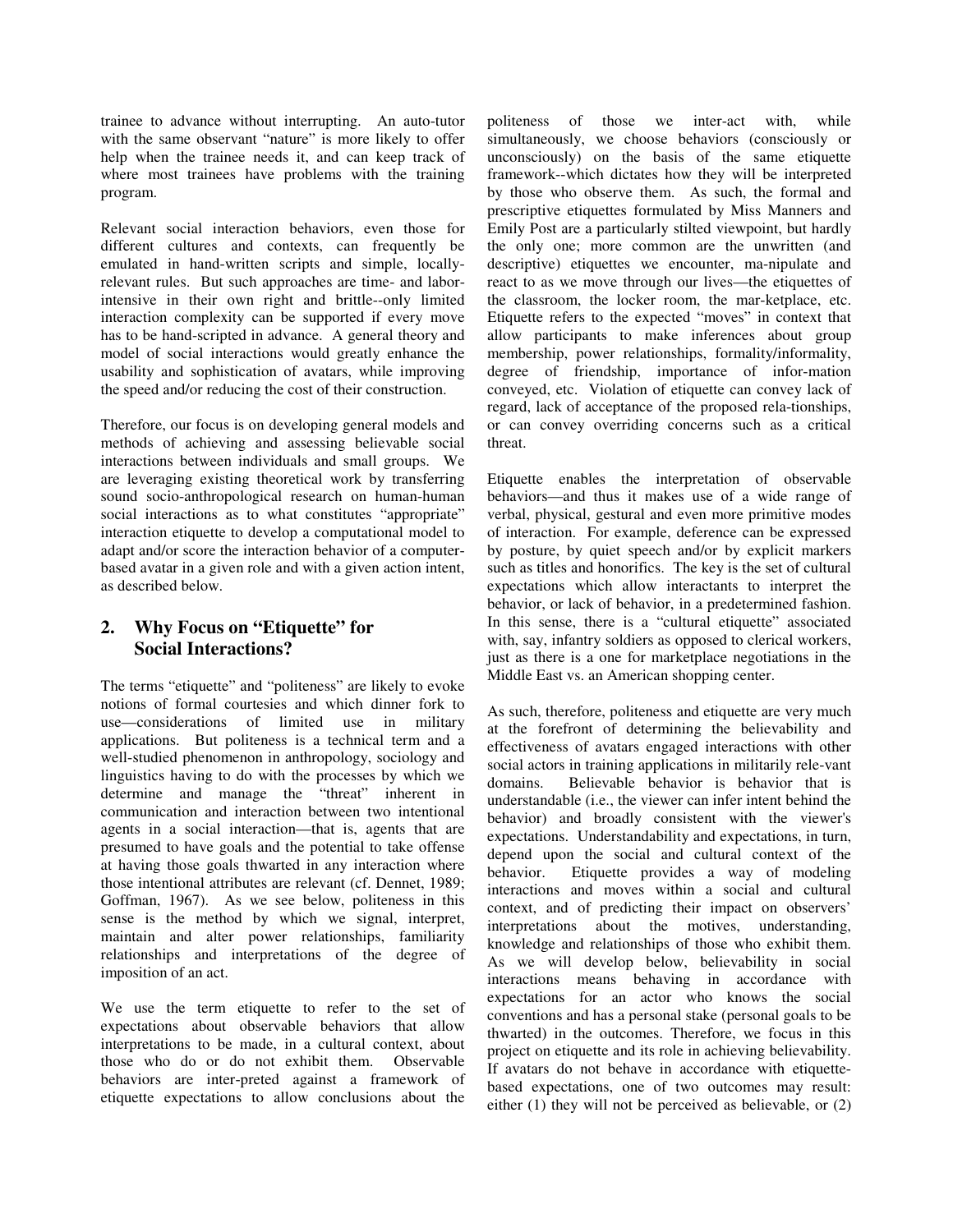they will be misinterpreted—the trainee will draw false inferences about their relationships, intentions, etc. In either event, they will be useless for training purposes and worse yet, they may produce inaccurate expectations in students who interact with them.

# **3. A Model of Human-Human Etiquette for Politeness**

A seminal body of work in the sociological and linguistic study of politeness is the cross-cultural studies and resulting model developed by Brown and Levinson (1978; 1987). Brown and Levinson were interested in cataloging and accounting regular deviations, across languages and cultures, from Grice's (1975) conversational maxims. Grice had formulated four "rules" or maxims that characterized efficient conversation. These were:

- 1. *Maxim of Quality:* Speak truthfully and sincerely
- 2. *Maxim of Quantity:* Be concise; say neither more nor less than required to convey your message
- 3. *Maxim of Relevance:* Don't introduce topics at random, follow the conversational "flow"
- 4. *Maxim of Manner:* Be clear in your statements, avoid ambiguity and obfustication.

By and large, these maxims do a reasonable job of accounting for many otherwise unusual interpretations that hearers make in social interactions. For example, if we've been talking about bass fishing and you suddenly tell me that your brother lives in Manitoba, the Maxim of Relevance explains why I am likely to think that that is somehow connected to the topic of bass fishing.

Brown and Levinson noted, however, that there is at least one way in which people across cultures and languages very regularly depart from the efficient conversation characterized by Grice's Maxims. A simple example in English will illustrate the point: as we settle down to a meal together and I ask you "Please pass the salt." The use of "please" in that sentence is unnecessary for a truthful, relevant or clear expression of my wish and it in fact explicitly violates the Maxim of Quantity since it adds verbiage not required to express my propositional intent (to have the salt passed to me).

Over years of cross linguistic and cross cultural studies, Brown and Levinson collected and catalogued a huge database of such violations of efficient conversation. Their explanation for many of these violations is embodied in their model of politeness, which will be explained next.

#### **3.1 Face threats in social interactions**

The Brown and Levinson model assumes that social actors are motivated by a set of wants including two important social wants based on the concept of face (Goffman, 1967) or, loosely, the "positive social value a person effectively claims for himself" (cf. Cassell and Bickmore, 2002, p. 6). Face can be "saved" or lost, and it can be threatened or conserved in interactions. Brown and Levinson further refine the concept of face into two specific subgoals that all social actors can be presumed to have:

- 1. *Positive face—*an individual's desire to be held in high esteem, to have his/her actions and opinions valued, to be approved of by others, etc.
- 2. *Negative face—*an individual's desire for autonomy, to have his/her will hold sway, to direct his/her at-tention where and when desired, etc.

The problem is that virtually all interactions between social agents involve some degree of threat to the participants' face—what Brown and Levinson call Face Threatening Acts (FTAs). My simple act of speaking to you, regardless of the content of my words, places a demand on your attention that threatens your negative face, for example. This, then, is the reason for the "please" in my request for the salt above: If I simply state my desire that you give me the salt as bald propositional content (e.g., "Give me the salt") I may efficiently communicate that intent, but I have also been ambiguous about whether or not I have the power or right or can otherwise compel you to give me salt. You might well take offense at the implication that I could demand salt from you, and in this way, I would have threatened at least your negative face and perhaps your positive face as well.

The "please" in the example above is an example of a politeness strategy used to "redress" or mitigate the threat contained in the request for the salt. Furthermore, the expectation that such a strategy be used in certain contexts is an example of etiquette that enables interpretations. The etiquette which we believe to be in play entitles us to conclude that those who use "please" in an appropriate context are striving to play by the rules striving to be seen as polite; those who do not are not striving to be polite for various reasons (perhaps they don't believe they need to be, perhaps their notions about politeness are different, perhaps they are just rude.)

### **3.2 Computing the severity of a face threat**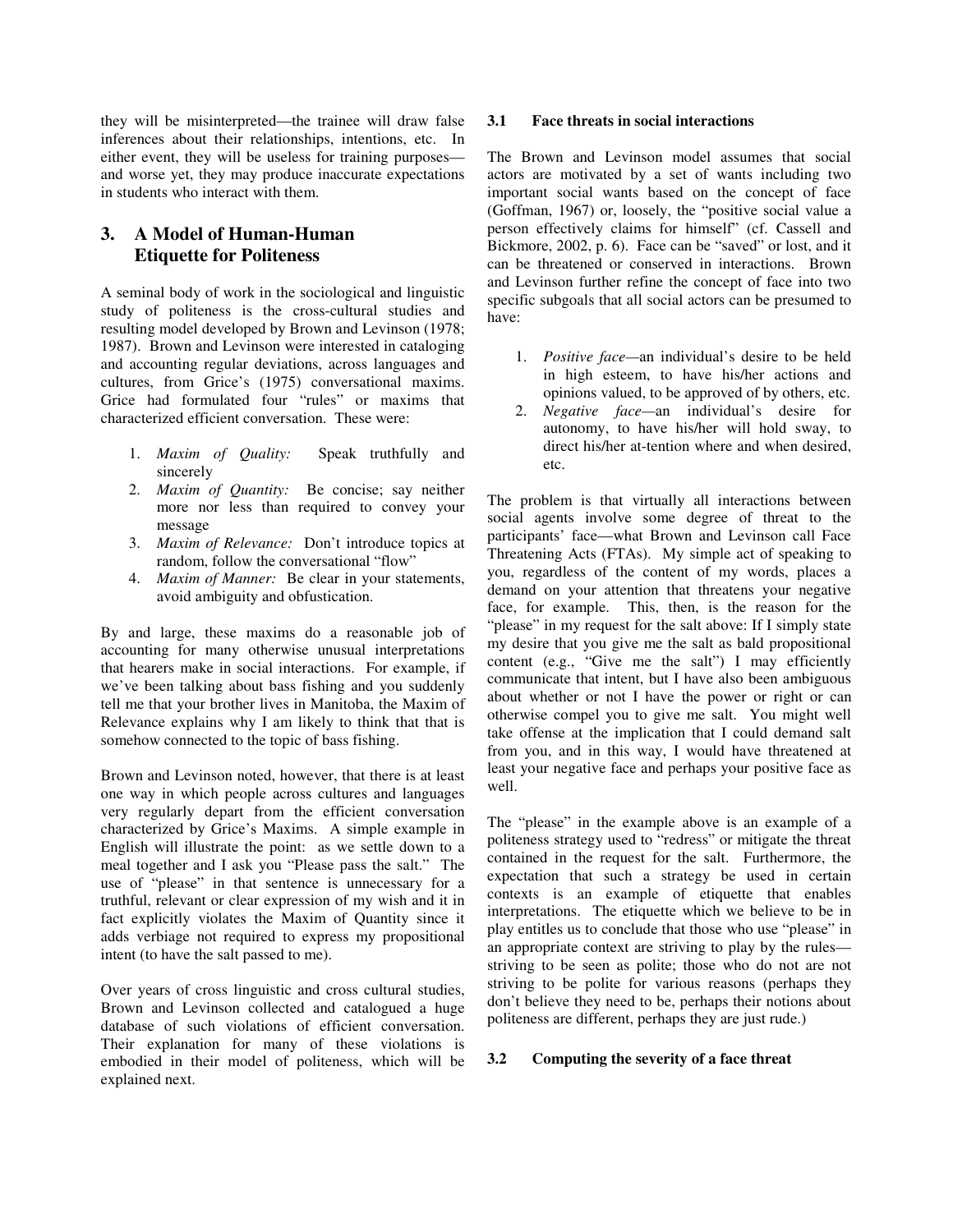The core of Brown and Levinson's model is the claim that the degree of face threat posed by an act is provided by the function:

$$
Wx = D(S,H) + P(H,S) + Rx
$$

- $\Box$  Wx is the 'weightiness' or severity of the FTA
- $D(S,H)$  is the social distance between the speaker  $(S)$ and the hearer (H). Social distance is roughly equivalent to familiarity—it increases with contact and interaction, but may also with be based on a priori factors such as membership in the same family, clan or organization and perhaps on being in a "familiar" setting as opposed to a formal one—a sporting event rather than a church. Social distance is a symmetrical relationship—S and H share the same social distance. In training contexts, social distance might derive from familial or clan relationships among avatars, or it might be used to convey (or invite) a deeper degree of familiarity with an avatar tutor, sidekick or counselor.
- $\Box$  P(H,S) is the relative power that H has over S, the "degree to which H can impose his own plans and his own self-evaluation (face) at the expense of S's plans and self-evaluation" (Brown and Levinson, 1987, p. 77). Power comes from different sources in different cultures and organizations, but power relationships are likely to be of particular importance military tutoring environments. Clearly, a tutor needs to maintain some power over a student, but avatars representing commanders, subordinates, or high or low status citizens might all need to act, and to be handled according to different etiquettes if face threats are to be minimized. Power is an asymmetric relationship between S and H.
- $\Box$  Rx is the ranked imposition of the raw act itself. Some degree of imposition is culturally defined—it may be inherently more of an imposition to request food from a host in Western culture than in an Arabic one, for example. But imposition is also dependent upon the roles and duties of the parties involved. One reason a tutor can correct a pupil, even though s/he might have lower power in the society, is that the correction is expected from the tutor and is, therefore, less of an imposition.

Brown and Levinson themselves do not operationalize these parameters; instead, they are offered as qualitative constructs. Recent work by Cassell and Bickmore (2002) and by Johnson (2003) has created numerical representations for them. In Cassell and Bickmore's work, the resulting computational model was used as a component in a conversational avatar (a real estate agent) whose goal is to use small talk to increase familiarity to the point where a more face threatening conversational topic (such as personal income level) can be introduced. Johnson has used a similar model to create a pedagogical agent that is designed to maintain and enhance learner confidence and motivation, by offering advice and criticism in ways that protect the learner's face.

#### **3.3 Redressing face threats**

Since FTAs are potentially disruptive to human-human relationships, and since we generally wish to avoid disruption, we generally make use of redressive strategies to mitigate the degree of face threat imposed by our actions. Brown and Levinson offer an extensive catalogue of universal strategies for redressing, organized according to 5 broad strategies. These are illustrated in Figure 1 ranked from least to most threatening.

- $\Box$  The least threatening approach is simply not to do the FTA. At some threshold, in some contexts and cultures, it will simply be too threatening for some FTAs to be performed, regardless of the amount of redress offered. At this point, the only viable strategy is to avoid doing the act.
- If one is to do the FTA at all, then the least threatening way to do it is "off record". Off record FTA strategies are means of doing the act with a sort of "plausible deniability" by means of innuendo and hints. If done successfully, S can accomplish the goals of the act without running the risk of face threat because, after all, the FTA was never overtly done. An "off record" method of asking for the salt from the example above might be "I find this food a bit bland". By using this approach, I have not implied that I have any right to demand salt from you, or anyone—in fact, I haven't even asked for salt.



**Figure 1. Universal redress strategies as ranked by Brown and Levinson (1987).** 

 $\Box$  If one does FTA overtly, then one can still undercut its degree of threat by offering redress aimed at either positive or negative face. Brown and Levinson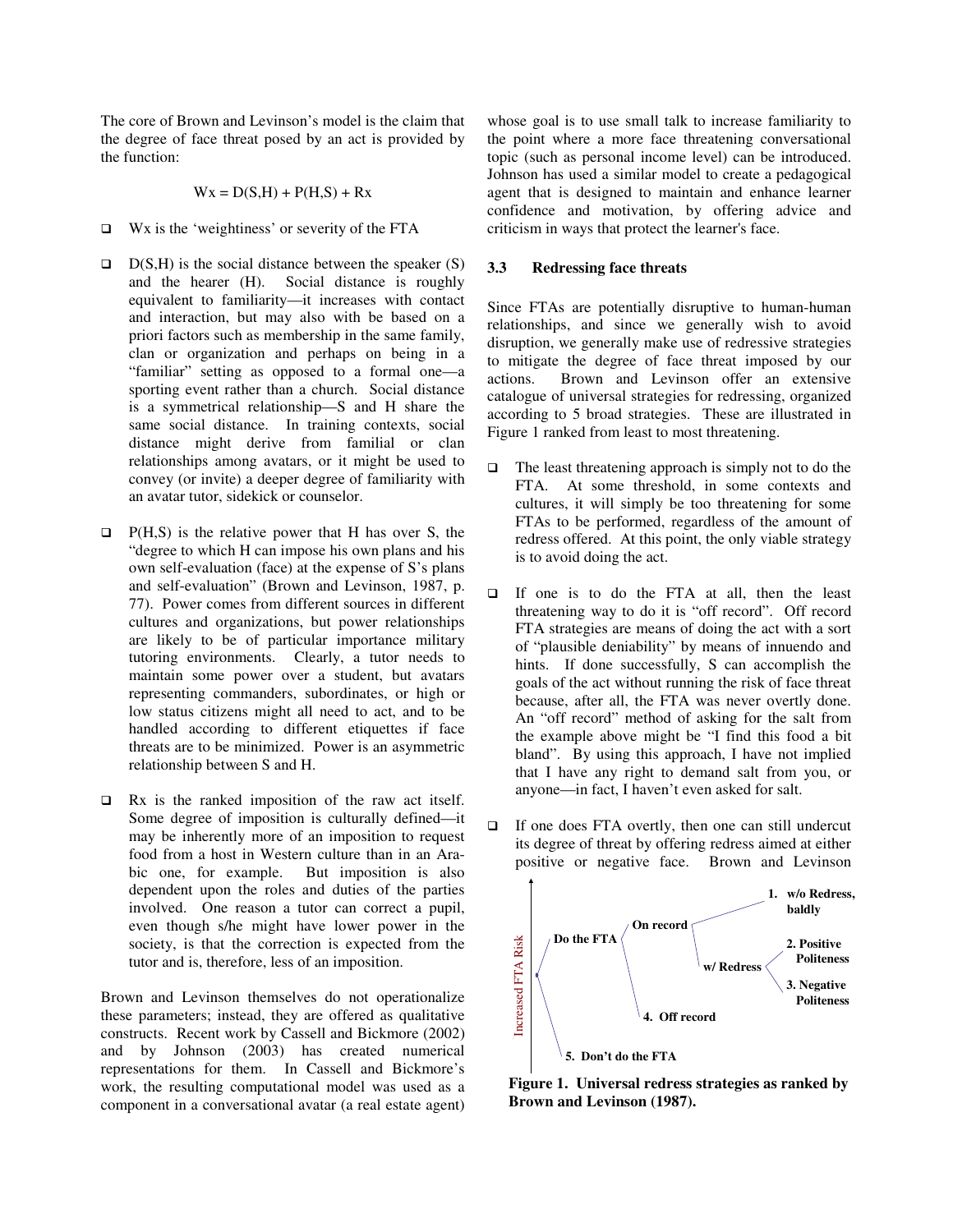

suggest that negative redress will be more effective (less threatening) than positive. Negative redressive strategies focus on H's negative face needs independence of action and attention. They minimize the impact on H by being direct and simple in making the request, offering apologies and deference, minimizing the magnitude of the imposition and/or explicitly incurring a debt. "I'm sorry, but I'd be very grateful if you could just pass me the salt" includes many negative redress strategies (apology, incurred debt, minimization of the imposition).

- $\Box$  Positive redressive strategies target the hearer's positive face needs—the desire that his/her needs and wants be seen as desirable. These strategies wants be seen as desirable. emphasize common ground between S and H by noticing and attending to H, by invoking in-group identity, by joking and assuming agreement and/or by explicitly offering rewards/promises. "Hey buddy, you want to pass me that salt, don't you?" is a positive redressive strategy that incorporates both an in-group identity marker and assumed compliance.
- □ Finally, the most threatening way of performing an FTA is "baldly, on record" and without any form of redress. In some cases where power of S over H is high, familiarity is high and/or imposition is extremely low, doing an FTA with no form of redress may be the expected thing to do. The "Give me the salt" example used above is a bald, unredressed form of performing that FTA.

Brown and Levinson's model doesn't stop at that level, however. For positive and negative redressive and off record strategies, they offer a host of well-researched examples from at least three different language/culture groups (English, Tamil and Tzeltal) organized into a structure of mutually supporting and incompatible approaches. We do not have space to present their findings in depth, but we note as an example that their categorization of negative redress strategies contains 10 alternate approaches, some of which are mutually supporting or conflicting, including:

- *Be Pessimistic*—"You're not going to pass me the salt, are you?"
- *Minimize the Imposition*—"Could you just nudge that salt shaker over here?"
- *Give Deference*—"Excuse me, sir, would you pass the salt?"
- *Apologize*—"I'm sorry to interrupt, but would you pass the salt?"

# **4. An "Etiquette Quotient"— Believable levels of Politeness**

According to the Brown and Levinson model described above, people generally want to accomplish their goals expeditiously-- and this argues for minimizing redressive strategies. But they also experience a range of social and personal pressures to not threaten the face of those they interact with (especially those with greater power or shared familiarity)-- and this argues for extensive redressive strategies. The balance between these pressures yields the selection of specific strategies in context. Brown and Levinson allude to, but don't explicitly include a factor representing the relative weighting that an individual puts on his/her own goals vs. the face goals of others-- his/her general willingness (independent of the other factors) to place others needs first. For want of a better term, we'll call that "character" and introduce a term for it, abbreviated as C, with the character of speaker  $(S)$  being  $C(S)$ . In other words, the degree of redress that a speaker S chooses to use will be a function of the degree of face threat inherent in the act (itself a function of P,D and R) and the speaker's character C(S).

But the above description, and indeed Brown and Levinson's primary focus, is from the perspective of the speaker/actor (S) interested in achieving interaction goals and, presumably, in avoiding face threat to hearers (Hs). We can characterize Brown and Levinson's model graphically as in the top portion of Figure 2. A Speaker with a given character C(S), uses his/her knowledge of the D, P, and R of a given context and desired FTA in order to select a strategy from among a knowledge base of culture-specific strategies resulting in a specific action  $A_x$ which is designed to both further S's goals and to avoid undue face threat to his/her interlocutors.

In order to implement and make use of this model in believable human-computer interactions (i.e., with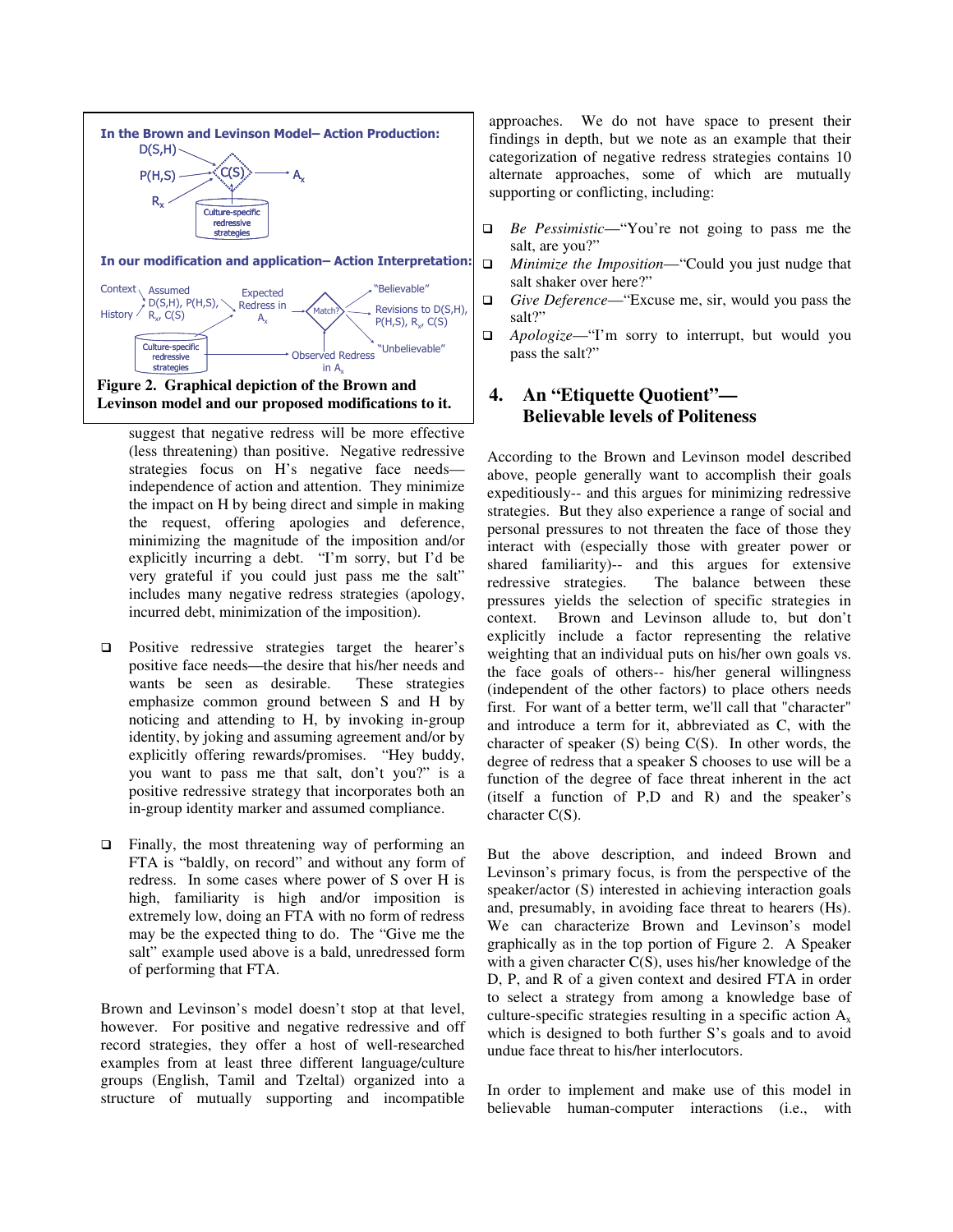avatars), however, we need to take the perspective of an observer/hearer (who may or may not be the one the speaker is actually interacting with). This perspective is represented graphically at the bottom of Figure 2. Here, an observer (O) perceives an utterance that has bald content as a speech act and may or may not contain culturally-recognized redressive strategies. O also has access to additional cues from his/her perception of the context and perhaps memory for past history. Given these cues, O's goal is to construct a picture of the "politeness" character of S and, through that, to the P, D and R of the interaction between  $S \& H$ . Fundamental to our approach is the claim that this construction process is based largely on the degree of match or mismatch between the redressive strategies actually used by S (as perceived by O) and those expected by O.

Given his/her own observations or knowledge of the context, O can construct an understanding of the parameters P, D, and R. For example, if S is noticeably older, richer, or is wearing insignia that make it clear that s/he outranks H, then O might reasonably conclude that the power distance (P) between them is large and favors S. If S and H are behaving familiarly (standing close together, interacting jovially, using nicknames, etc.), are known to be related as family members or friends, etc., then O might conclude that the social distance (D) is comparatively small between them. Finally, O will have his/her own culturally-based beliefs about the degree of imposition (R) of a given act (e.g., asking for money is a greater imposition than asking for help finding a location, which is a greater imposition than asking for the time), but observed or known characteristics of the interaction may also serve to reduce the perceived R. For example, if S is known to have a duty (perhaps based on his/her role) or a standing request to provide certain information or advice to H, or if H is not apparently en-gaged in any ongoing activity.

Then, given his/her beliefs about these parameters, O can construct an estimate of the degree of face threat associated with the bald content of the act. Furthermore, given whatever information s/he possess about  $C(S)$ , O can adjust his/her predictions about the degree, and therefore the types, of redressive actions that s/he might expect to see used. Let us call this product the expected act  $(A_x)$ .

But at the same time, O can actually perceive an observed act (Ax). S performs an act that O will perceive as having a degree of imposition and, perhaps, various associated redressive actions. If the observed act and the expected act are the same (perhaps within certain degrees of tolerance), then the actor will be seen as believable—at least with regards to his/her/its politeness-producing etiquette behaviors.

Therefore, conceptually at least, one metric for believability is the delta between the expected act and the perceived act. And yet, other humans fail to behave as we expect them to behave all the time without our labeling them "unbelievable". This seems to be because humans are generally aware that predicting politeness behaviors is far from an exact science. We are generally more willing to revise our beliefs about aspects of the context or character that produced our initial predictions and then reassess that prediction than we are to conclude that S is acting artificially. This metric may be computed over time as well. If successive actions, with their associated degrees of redress employed, continue to violate O's notions of the avatars' context and P,D,R and C values, O may choose to revise the assumed characteristics seeking a set of P,D,R and C values that minimizes the delta between expected and observed degrees of redress. If no such model is found, or if violations are extreme, s/he may give the game up and simply declare those behaviors to be "unbelievable".

We are ultimately interested in two aspects of O's behavior. First, we want to be able to create avatars that behave in such a way as to avoid that reassessment process entirely by being believable in the context in which they are observed. As discussed above, believability in this sense means conforming to O's beliefs about how S should (in the sense of expectations, not necessarily prescriptive norms) behave. Second, and logically subsequent to the above, we also want to create avatars which can control or affect O's reassessment process through aspects of S's behavior (i.e., to cause O to believe that S has a different power status than might have been expected, or that the context is such that the imposition of this intrusion-- say, a warning-- is less than might otherwise be the case). Before we can get to that, however, we have to be able to minimize the chance that O will simply conclude that the actor/avatar is unbelievable or artificial.

Thus, the Brown and Levinson model provides the seed for a computational model for predicting, assessing and ultimately creating believable politeness behaviors in avatars in a wide range of social and cultural contexts. Their model does not, by itself, provide these capabilities, but the general modifications outlined above will take us in the direction of adapting their model to provide predictions about believability.

A completed and validated model would provide the following benefits: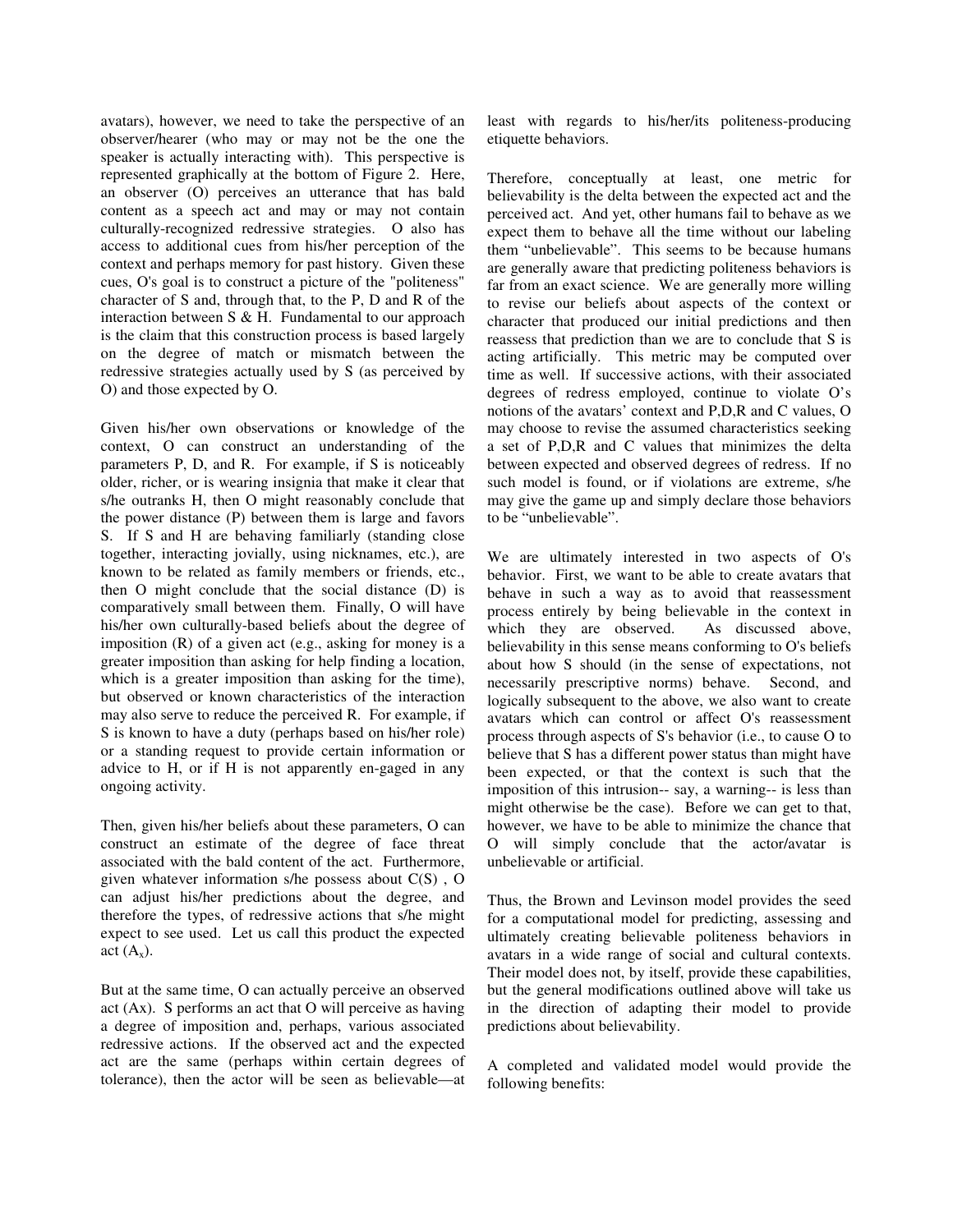- 1. An objective and verified predictive metric for scoring the degree of believability associated with various potential actions in an interaction between two or more social agents.
- 2. The opportunity to use that metric predictively to determine how a proposed behavior will be perceived—whether as believable, unbelievable, or as implying a revision in assumptions about of D, P, R and  $C(S)$ ).
- 3. The opportunity to use that metric adaptively to shape the etiquette behavior of an avatar to adjust how it is perceived—both initially in context and in an ongoing fashion, making it adapt to polite or impolite behaviors from other avatars or human actors in believable ways.
- 4. Ultimately, the opportunity to adapt this basic, underlying model of believability in etiquette to the specific cultural methods by which these universal politeness dimensions are realized in different cultures. The fact that Brown and Levinson's model was developed from a diverse set of cultures and has abstracted away from them to universals makes it possible for us to move back from those universals to cultural specifics "simply" by plugging in a library of culture-specific observed etiquette behaviors—for example, the specific facial expressions, body postures, gestures, utterances and tone of voice used to issue an apology in Iraq vs. one in Somalia.

# **5. Conclusions and Future Work**

In the coming months we will be developing an implementation of the Brown and Levinson model and testing its predictions about the believability of a variety<br>of social interactions. Preliminary work will be Preliminary work will be performed within nominal American cultural settings and we will begin with non-interactive, scripted avatar-avatar interactions. Future work, however, will incorporate the believability metric we derive in an interactive avatar architecture and enable such avatars to ascertain the relative threat and redress of behaviors directed at them, as well as generating redressive behaviors in keeping with their goals and relationships with human player- or trainee-characters in gamelike interactions or simulations. Beyond that, we hope to begin work on developing "culture modules"—the representation and culturespecific knowledge to be integrated into our basic Brown and Levinson-based computational algorithm to give the resulting avatars the specific library of observable cultural redressive behaviors and sensitivities to behaviors directed at them that they might possess if they were, say, Iraqi, Kosovar, German or French.

The outcome of our proposed developments will be a dramatic increase in the ability to rapidly create computer training simulations or games with realistic, culturespecific social interaction models for their NPCs. We anticipate at least a 10x reduction in the time required to generate equivalently rich social interactions included in a 30 minute game episode as compared to the use of traditional scripting approaches. Our approach will also provide for much greater flexibility in the interactions which NPCs can exhibit—and thus, richer interaction capabilities which will, by allowing greater and more user-driven exploration capabilities, have payoffs in terms of the engagement and training effects in the applications in which they are used.

The ability to provide every individual soldier with a training simulation or, better a game which s/he would want to play in spare time, prior or during the early phases of deployment to a new culture would vastly increase the dissemination of training about the peoples with whom the soldiers will need to interact. Instead of training only 200 soldiers prior to their deployment, as was done at the beginning of Operation Iraqi Freedom, at the cost of weeks in training, transportation to Jordan and the full time involvement of those few cultural experts available (Mares, 2003), *all* soldiers to be deployed to Iraq could easily have been provided with game-based materials for the cost of initial game generation and digital media duplication. If only 10% of the roughly 200,000 U.S. troops who were initially deployed were to have played even portions of the game (an extraordinarily low estimate, given anecdotal evidence of game usage during relaxation hours for deployed troops), the result would be a hundredfold increase in the number of soldiers exposed to Iraqi politeness assumptions and, therefore, better equipped to interpret, navigate and manipulate them as needed—with no increase in training time or resources.

Such training would be expected to improve the efficiency of intelligence, stability and even combat operations. Including the cultural dimension enables a more complete intelligence picture. As Dr. Paul Bellutowski, of the U.S. Marine Corps Command and Staff College, wrote: "Understanding culture may help to answer important military and civil questions such as the will of the enemy to fight, the determination of resistance groups to persevere, or the willingness of the populace to support insurgents or warlords." (Bellutowski, 1996).

### **6. Acknowledgements**

This material is based upon work supported by the Defense Advanced Research Projects Agency and U.S. Army Aviation and Missile Command under contract number W31P4Q-04-C-R221.